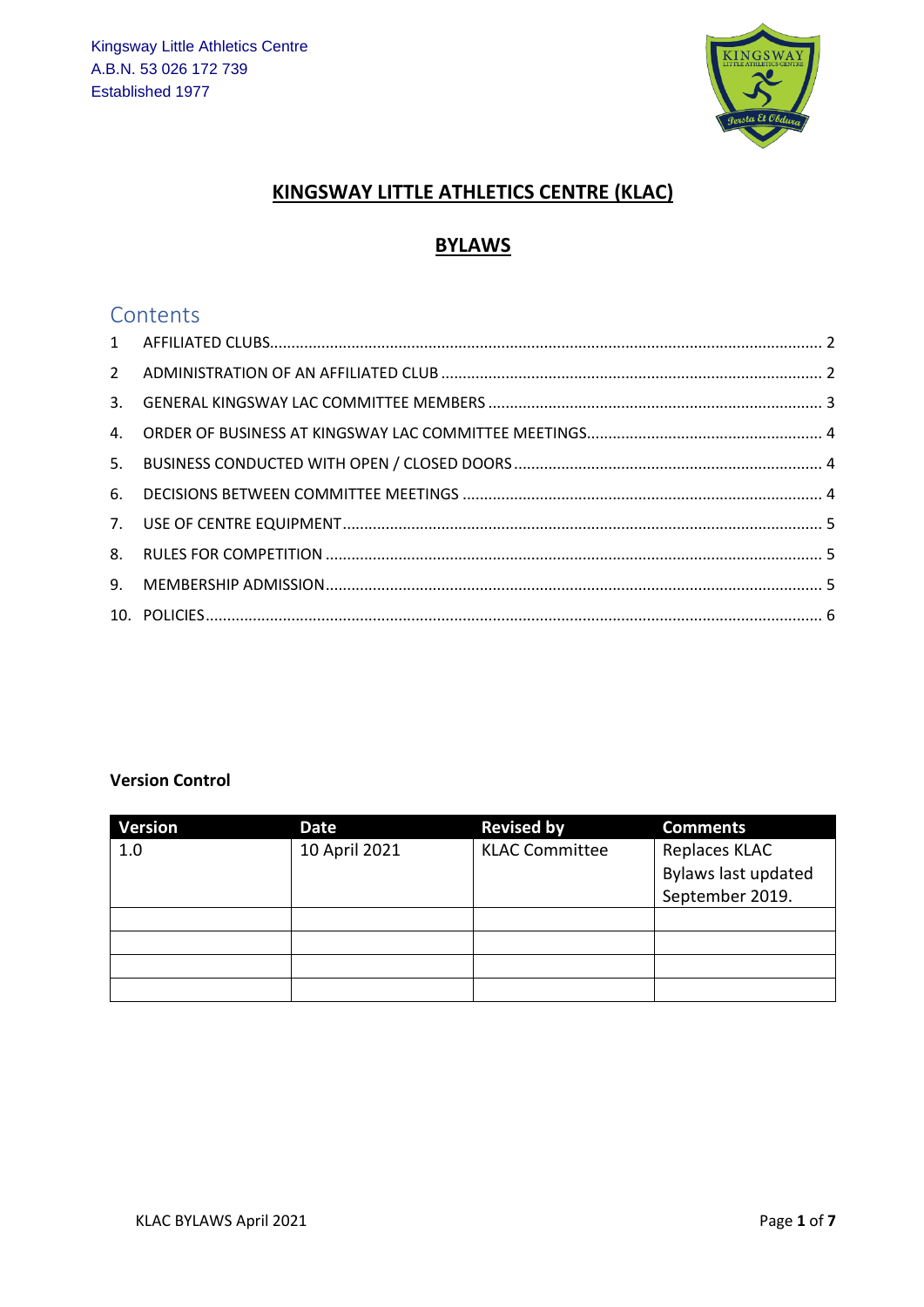

# <span id="page-1-0"></span>1 AFFILIATED CLUBS

As per the Kingsway LAC Constitution, affiliation is open to incorporated associations of an athletics discipline and approved by the Kingsway Committee. Clubs currently affiliated with Kingsway Little Athletics Centre;

- Ballajura LAC;
- Greenwood LAC
- Landsdale LAC
- Wanneroo LAC
- Woodvale LAC
- Kingsway Winter Club
- Kingsway Tiny Tot Club

Clubs formally affiliated with Kingsway Little Athletics Centre;

- Bindoon LAC
- Craigie LAC
- Ellenbrook LAC
- Glengarry LAC
- Goollelal LAC
- Illawarra LAC
- Kingsley LAC
- Quinns Rocks LAC

## <span id="page-1-1"></span>2 ADMINISTRATION OF AN AFFILIATED CLUB

Each Club shall be organised and administered by a Committee which shall conform as far as practicable to these Rules and Requirements of the Centre;

- a) The Affiliated Club will have a constitution in accordance with the Associations Act.
- b) The Club Committee shall be elected by their members in accordance with their constitution.
- c) The Club Committee shall meet at least four (4) times per annum.
- d) The Club Committee shall consist of no less than four (4) adult persons.
- e) Each Club shall elect a Chairperson, Secretary, Treasurer and Registrar, as a minimum.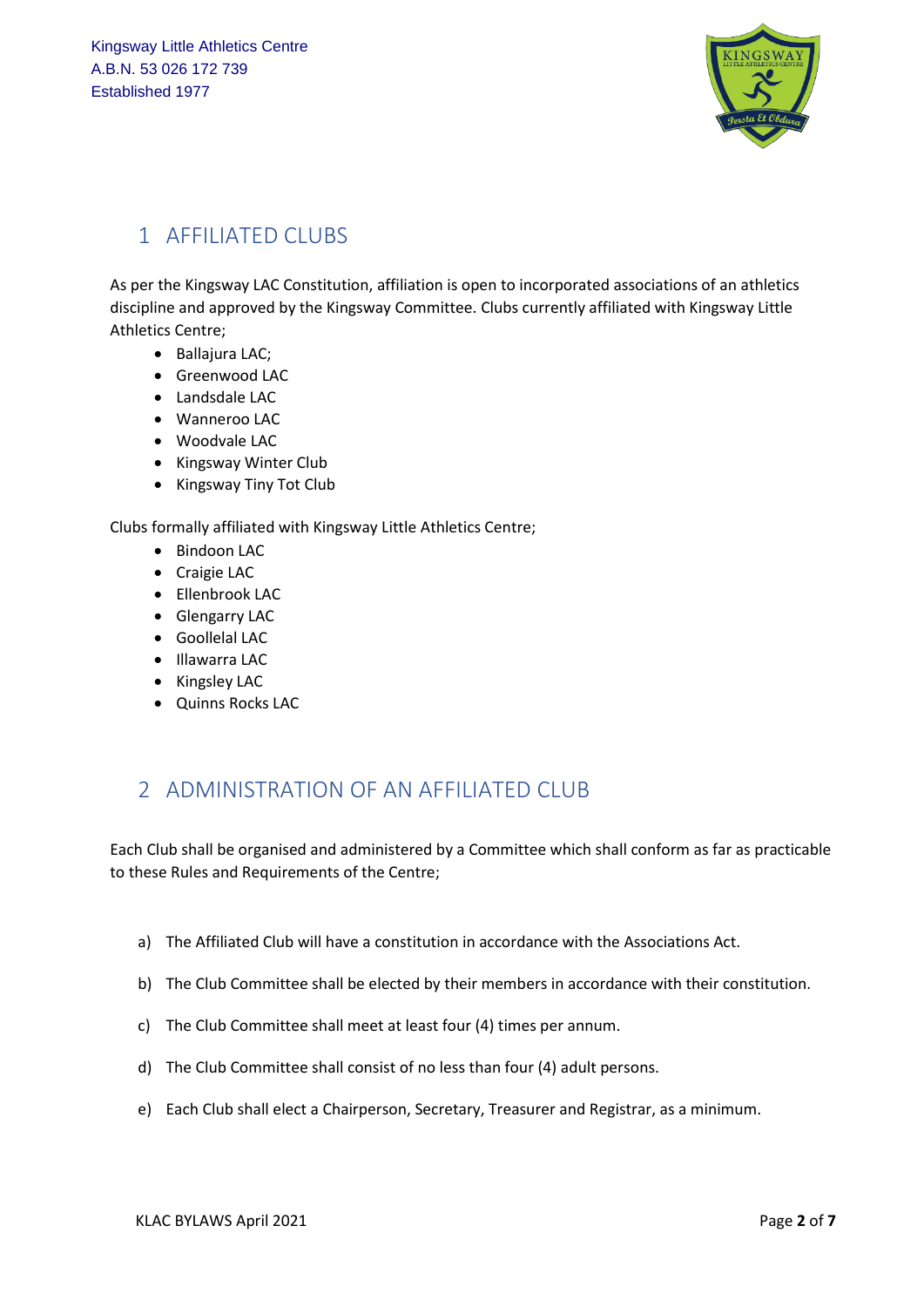

- f) The Club Committee shall act on behalf of its members on all matters which are connected with the Centre.
- g) The Club Committee shall supply the Centre with a copy of their Statement of Income & Expenditure, as defined in the Associations Act. This document is to be provided to the Centre within thirty (30) days of the Club AGM.
- h) A special general meeting of the Club shall be called at the request of the Centre Committee.
- i) The Club Committee must provide the Centre with no less than seven (7) days' notice of any Club special general meeting.
- j) Affiliated Clubs are bound by the Associations Act and will comply accordingly.
- k) Affiliated Clubs are bound by Working with Children laws and will comply accordingly.

### <span id="page-2-0"></span>3. GENERAL KINGSWAY LAC COMMITTEE MEMBERS

As per the Kingsway LAC Constitution, any Committee member holding a general member position will be assigned portfolios by the Committee based on the Centre's requirements for the season. Portfolios may include;

- a) Records and Ranking;
- b) Controller of Officials;
- c) Arena Manager;
- d) Championships and Special Events Officer;
- e) Technical Officer;
- f) Coaching Coordinator;
- g) Winter Competition Officer;
- h) Rules and Competition Officer;
- i) Tiny Tot Club Coordintor;
- j) Canteen Manager;
- k) Grants and Sponsorship Manager;
- l) First Aid Officer;
- m) Development Officer;
- n) Uniform Manager;
- o) Social Media Officer;
- p) Website Manager;
- q) Council Liaison Officer.
- r) Seniors Representative;
- s) Social Event Officer;
- t) Any other position or role deemed necessary by the Committee.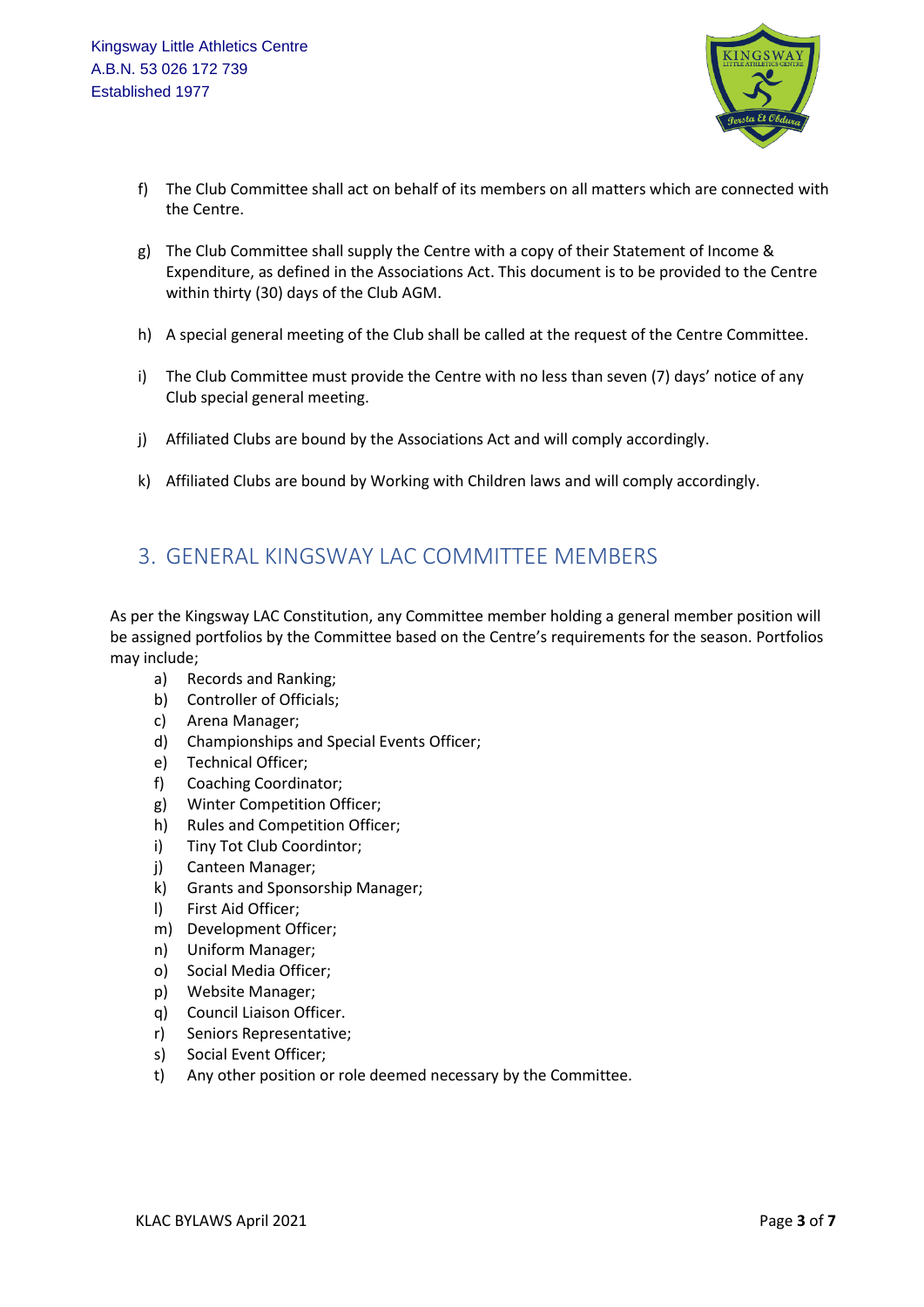

#### <span id="page-3-0"></span>4. ORDER OF BUSINESS AT KINGSWAY LAC COMMITTEE MEETINGS

The order of business at Kingsway LAC Committee meetings shall be as follows;

- a) Opening by Chairman including welcoming of any guests
- b) Attendance and apologies
- c) Confirmation of previous minutes
- d) Business arising from previous meeting
- e) Correspondence
- f) Reports
- g) General Business

## <span id="page-3-1"></span>5. BUSINESS CONDUCTED WITH OPEN / CLOSED DOORS

- a) The business of the Committee shall be conducted with open doors, except upon such occasions as the Committee by resolution may otherwise decide, and which resolution may be moved without notice.
- b) Upon resolving to proceed with closed doors, the Chairperson shall direct all persons other than Committee members to leave the meeting room.

The business of the meeting shall proceed with closed doors until the Committee decides by resolution to proceed with open doors and which resolution may be moved without notice.

## <span id="page-3-2"></span>6. DECISIONS BETWEEN COMMITTEE MEETINGS

- a) Committee meetings may be conducted electronically, by emailing the agenda and papers to all members, and seeking responses to the recommendations by email. The agenda for the electronic meeting must contain instructions for committee members about what is required. The email should state the deadline for responses.
- b) Electronic meetings are suitable where simple, straight-forward decisions or resolutions can be approved or otherwise. They are not for items that need detailed discussion and the exploration of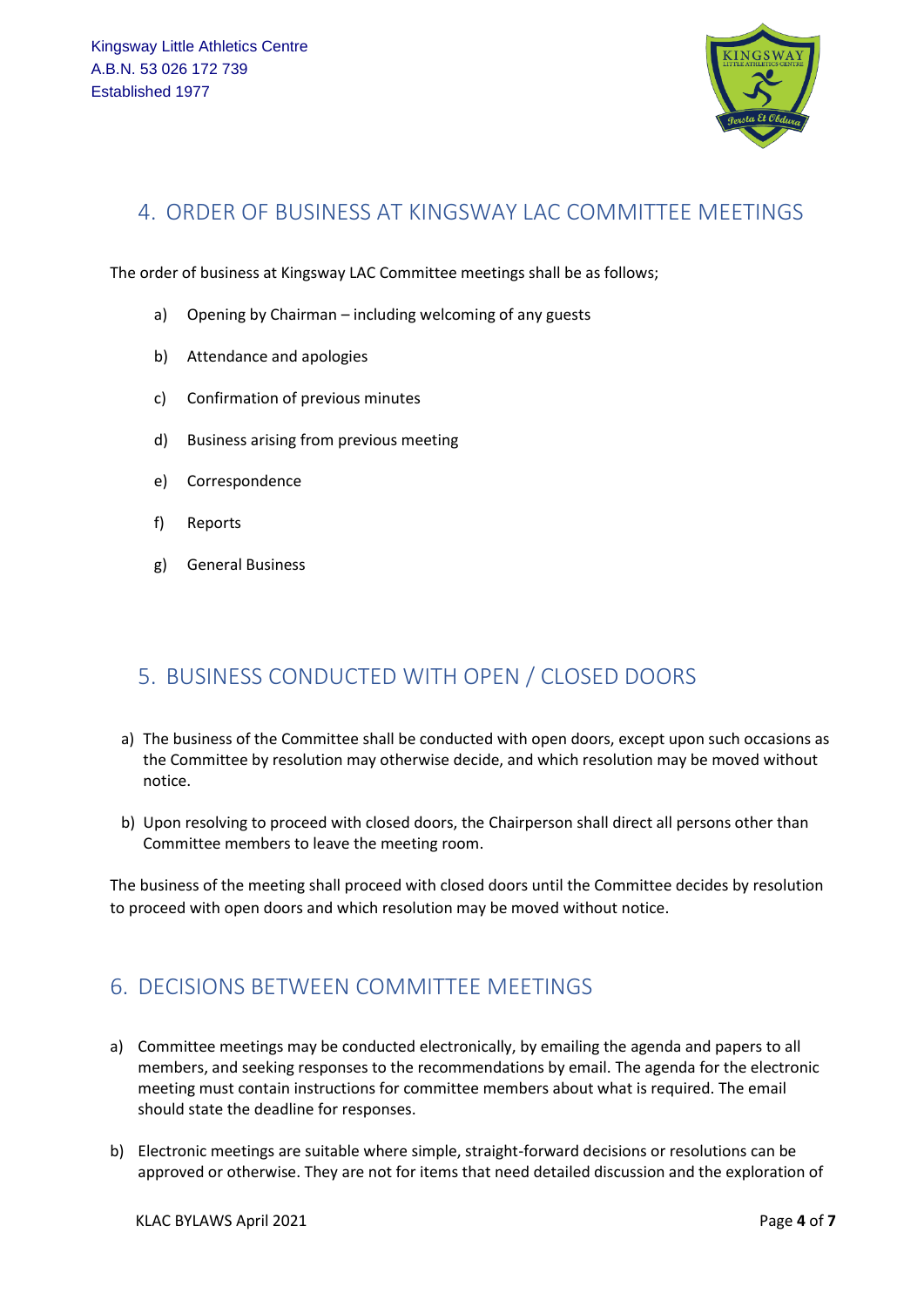

options.

- c) An electronic meeting would be appropriate in the following circumstances:
	- if an item cannot wait for the next meeting to be approved; or
	- if it is known that many members will be unavailable and there would not be a quorum at the meeting;
- d) Electronic meetings shall be decided, in open voting, by a simple majority of Committee members responding prior to the deadline.
- e) Committee members will return a copy of the agenda, updated with their votes and comments, to the Committee Secretary by the due date.
- f) The Committee Secretary will then prepare a final record of the meeting noting whether resolutions are endorsed, or otherwise, and recording whether the recommendation has been adopted, or otherwise, in the form of an appropriate resolution – i.e., "It was resolved that….." etc.- and noting any comments made by members.

#### <span id="page-4-0"></span>7. USE OF CENTRE EQUIPMENT

Equipment belonging to the Centre may be used outside of authorised training and competition times if approved by the Committee. Any request received by a member or third party will be considered in good faith by the Committee.

#### <span id="page-4-1"></span>8. RULES FOR COMPETITION

The Centres Rules of Competition shall be in line with the State Body Rule of Competition. The Centre shall publish these Rules on the Centre's website.

#### <span id="page-4-2"></span>9. MEMBERSHIP ADMISSION

- a) Eligibility for Kingsway LAC membership is subject to our receipt of;
	- a written application form;
	- payment of membership fee (payable at the time of application); and
	- proof of qualifications (ie proof age documents, valid working with children card etc)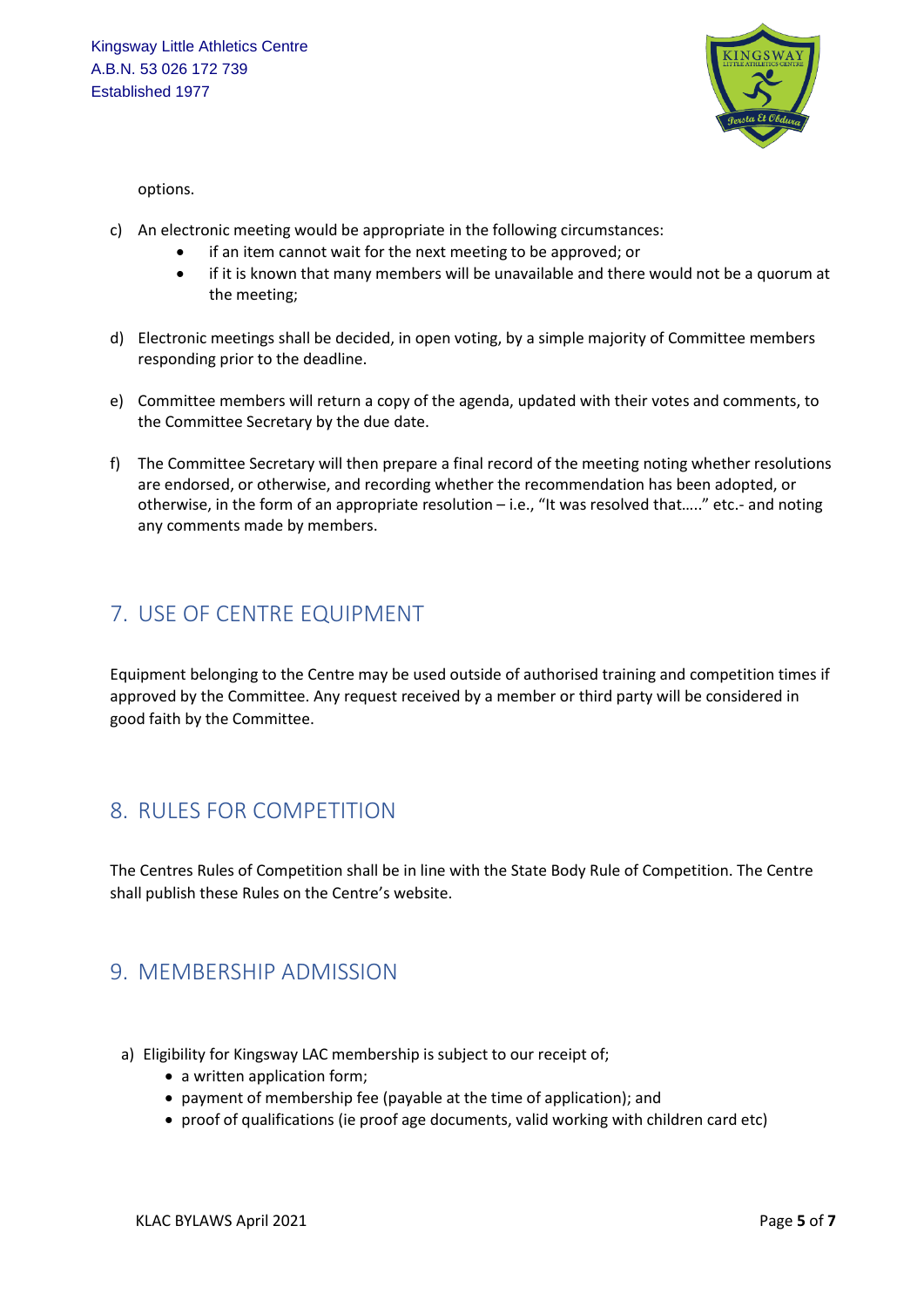

- b) The Kingsway LAC Committee must consider applications for membership made under sub-rule 4a and accept or reject that application.
- c) The Kingsway Committee shall make such enquiries as are necessary to satisfy itself whether in its opinion the applicant is;
	- of good character and repute; and
	- the person's status or conduct has not been detrimental to the Objects, interests or standing of the Centre, including (without limitation) if the person has brought the Centre, their Club or the Sport of Athletics into disrepute.
- d) If the Committee considers that an applicant should be accepted to membership of the Centre, the Committee must communicate in writing a copy of the Centre Rules as confirmation of membership.
- e) If the Committee considers that an applicant should be rejected, the Committee must communicate the decision in writing within seven days of the decision being made.
- f) Any applicant whose membership request is rejected may, upon payment of such fee as may be determined by the Committee, submit a written request that the Committee reconsider their application. This request must be received by the Committee within seven days of membership rejection notification.
- g) Upon a written request to reconsider a rejected membership application, the Committee must consider the appeal at the next Committee meeting held. The applicant is to be advised in writing of the Committee decision. Such decision will be final and no further applications for membership will be considered from the applicant for a period of two years from the date of the Committee's rejection of the application.

## <span id="page-5-0"></span>10. POLICIES

Kingsway LAC policies are closely aligned to the Constitution and State Body policies to ensure the best possible development for all athletes, members and Affiliated Clubs.

Kingsway LAC policies formalise and document the Centres Rules and procedures and shall be published on the Centre's website.

Kingsway LAC have a large number of policies in place, including;

- a) Kingsway LAC Financial Policy.
- b) Kingsway LAC Centre Championships Policy.
- c) Kingsway LAC Chaperone Policy.
- d) Kingsway LAC Trophy and Awards Policy.